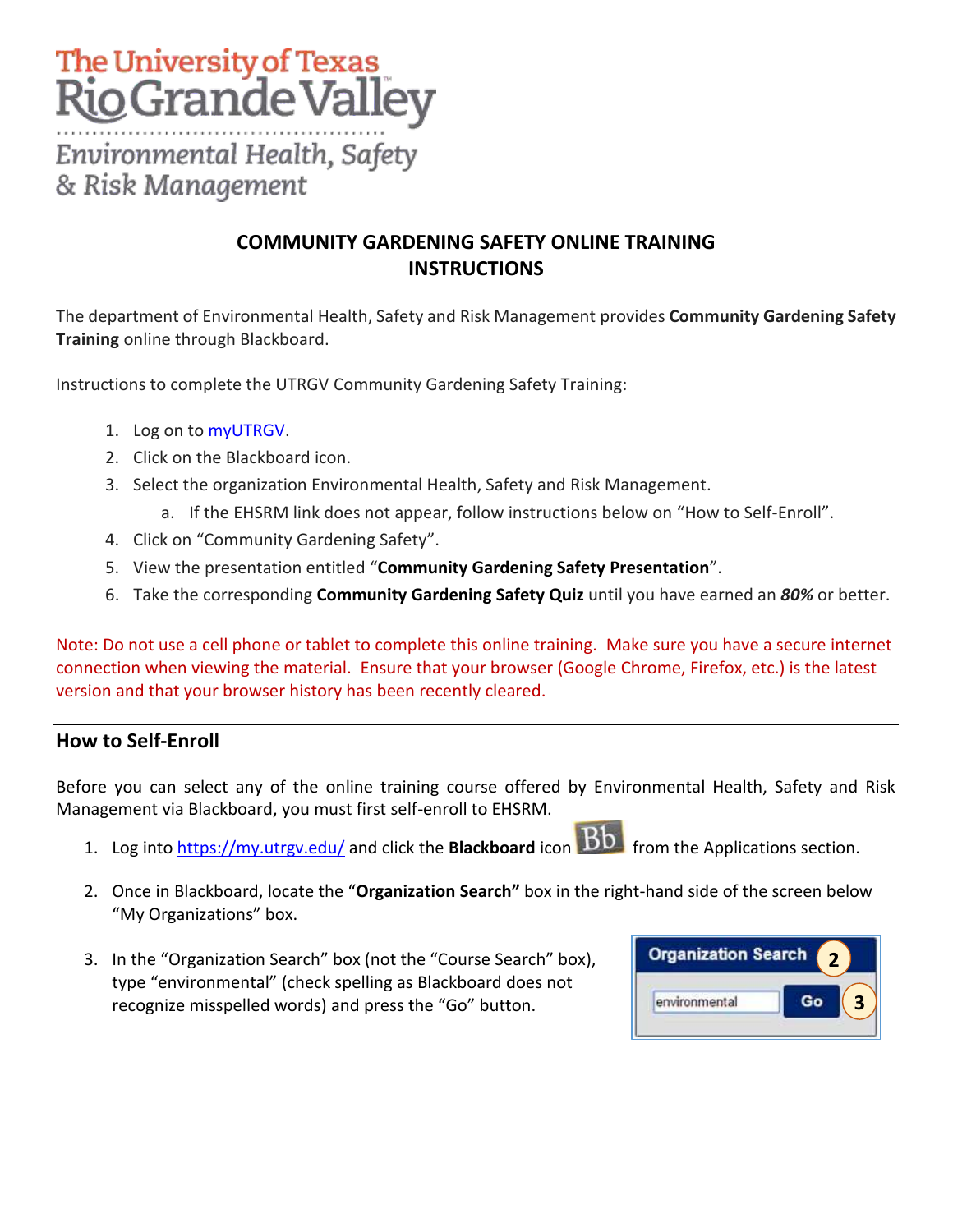

4. Under the Organization ID section, hover mouse cursor near EHSRM and click on the Options menu item (chevron in circle).



5. In the menu that opens, click "Enroll".



6. In the next "Self Enrollment" page, press the "Submit" button.

| <b>Self Enrollment</b> |                                                                                       |       |
|------------------------|---------------------------------------------------------------------------------------|-------|
|                        |                                                                                       | Cance |
|                        | ENROLL IN ORGANIZATION: ENVIRONMENTAL HEALTH, SAFETY, AND RISK MANAGEMENT (DEHS_2016) |       |
|                        | COLTT TEMPIO, Ruben Zamora, Michelle Salazar, Joseph Rutledge                         | ხ     |
|                        |                                                                                       |       |

At this point, you will be enrolled in the course as a **Participant**. You will see it listed in the **My Organizations** area.